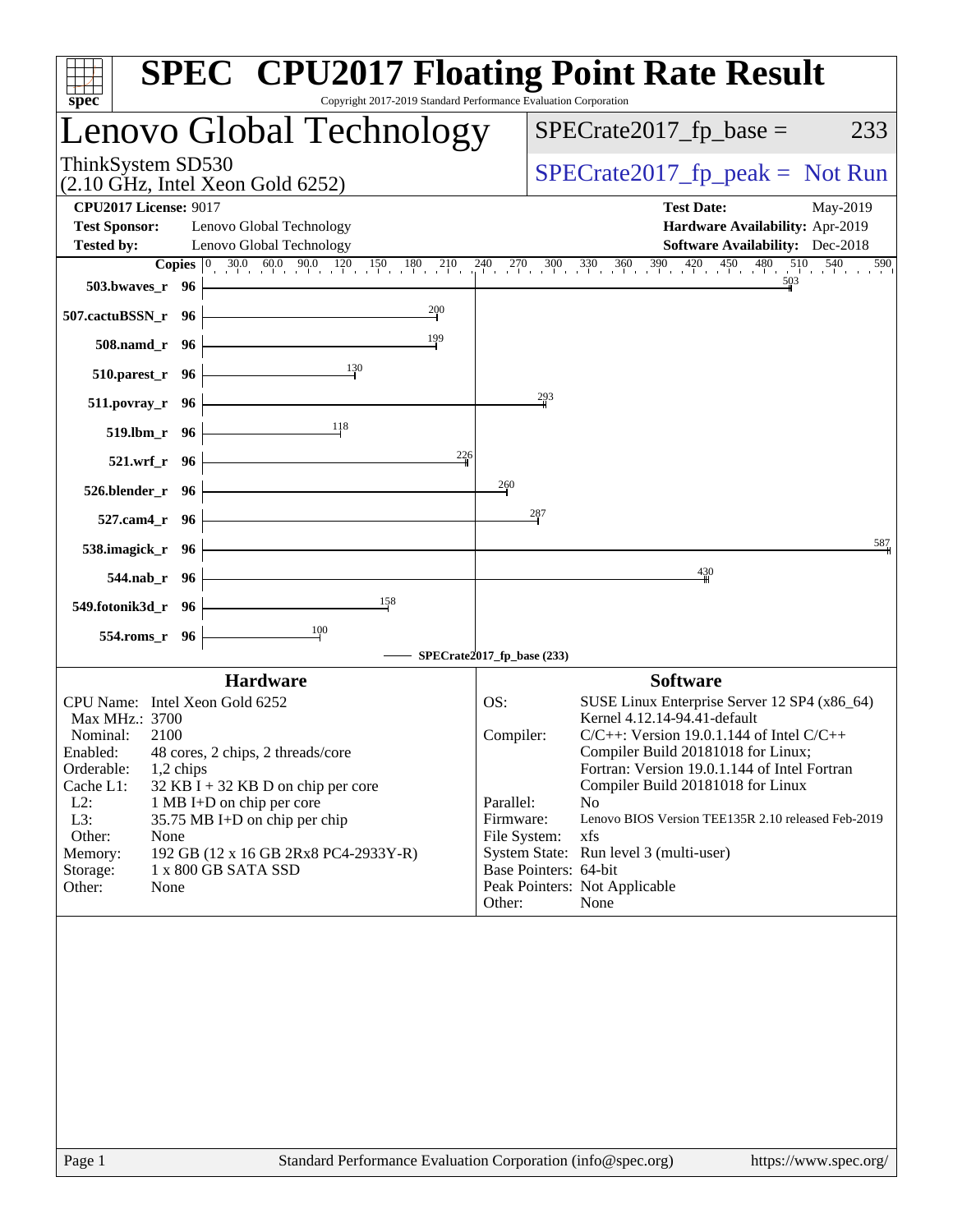

### Lenovo Global Technology

 $SPECTate2017<sub>fr</sub> base = 233$ 

(2.10 GHz, Intel Xeon Gold 6252)

ThinkSystem SD530  $SPECrate2017$  fp\_peak = Not Run

**[Test Sponsor:](http://www.spec.org/auto/cpu2017/Docs/result-fields.html#TestSponsor)** Lenovo Global Technology **[Hardware Availability:](http://www.spec.org/auto/cpu2017/Docs/result-fields.html#HardwareAvailability)** Apr-2019 **[Tested by:](http://www.spec.org/auto/cpu2017/Docs/result-fields.html#Testedby)** Lenovo Global Technology **[Software Availability:](http://www.spec.org/auto/cpu2017/Docs/result-fields.html#SoftwareAvailability)** Dec-2018

**[CPU2017 License:](http://www.spec.org/auto/cpu2017/Docs/result-fields.html#CPU2017License)** 9017 **[Test Date:](http://www.spec.org/auto/cpu2017/Docs/result-fields.html#TestDate)** May-2019

#### **[Results Table](http://www.spec.org/auto/cpu2017/Docs/result-fields.html#ResultsTable)**

|                          | <b>Base</b>   |                |                |                |       |                |            | <b>Peak</b>   |                |              |                |              |                |              |
|--------------------------|---------------|----------------|----------------|----------------|-------|----------------|------------|---------------|----------------|--------------|----------------|--------------|----------------|--------------|
| <b>Benchmark</b>         | <b>Copies</b> | <b>Seconds</b> | Ratio          | <b>Seconds</b> | Ratio | <b>Seconds</b> | Ratio      | <b>Copies</b> | <b>Seconds</b> | <b>Ratio</b> | <b>Seconds</b> | <b>Ratio</b> | <b>Seconds</b> | <b>Ratio</b> |
| 503.bwaves_r             | 96            | 1914           | 503            | 1913           | 503   | 1922           | 501        |               |                |              |                |              |                |              |
| 507.cactuBSSN r          | 96            | 609            | 200            | 607            | 200   | 608            | 200        |               |                |              |                |              |                |              |
| $508$ .namd_r            | 96            | 456            | 200            | 459            | 199   | 458            | <u>199</u> |               |                |              |                |              |                |              |
| 510.parest_r             | 96            | 1938           | 130            | 1932           | 130   | 1933           | 130        |               |                |              |                |              |                |              |
| 511.povray_r             | 96            | 764            | 294            | 769            | 292   | 764            | <u>293</u> |               |                |              |                |              |                |              |
| 519.1bm r                | 96            | 859            | 118            | 859            | 118   | 859            | 118        |               |                |              |                |              |                |              |
| $521.wrf_r$              | 96            | 952            | 226            | 950            | 226   | 957            | 225        |               |                |              |                |              |                |              |
| 526.blender r            | 96            | 563            | 260            | 562            | 260   | 564            | 259        |               |                |              |                |              |                |              |
| $527.cam4_r$             | 96            | 585            | 287            | 586            | 287   | 586            | 286        |               |                |              |                |              |                |              |
| 538.imagick_r            | 96            | 407            | 587            | 408            | 585   | 407            | 587        |               |                |              |                |              |                |              |
| 544.nab r                | 96            | 376            | 430            | 377            | 429   | 374            | 432        |               |                |              |                |              |                |              |
| 549.fotonik3d r          | 96            | 2365           | 158            | 2364           | 158   | 2364           | 158        |               |                |              |                |              |                |              |
| $554$ .roms $r$          | 96            | 1525           | <b>100</b>     | 1524           | 100   | 1528           | 99.8       |               |                |              |                |              |                |              |
| $SPECrate2017$ fp base = |               |                | 233            |                |       |                |            |               |                |              |                |              |                |              |
| $SPECrate2017$ fp peak = |               |                | <b>Not Run</b> |                |       |                |            |               |                |              |                |              |                |              |

Results appear in the [order in which they were run](http://www.spec.org/auto/cpu2017/Docs/result-fields.html#RunOrder). Bold underlined text [indicates a median measurement.](http://www.spec.org/auto/cpu2017/Docs/result-fields.html#Median)

#### **[Submit Notes](http://www.spec.org/auto/cpu2017/Docs/result-fields.html#SubmitNotes)**

 The numactl mechanism was used to bind copies to processors. The config file option 'submit' was used to generate numactl commands to bind each copy to a specific processor. For details, please see the config file.

### **[Operating System Notes](http://www.spec.org/auto/cpu2017/Docs/result-fields.html#OperatingSystemNotes)**

Stack size set to unlimited using "ulimit -s unlimited"

#### **[General Notes](http://www.spec.org/auto/cpu2017/Docs/result-fields.html#GeneralNotes)**

Environment variables set by runcpu before the start of the run: LD\_LIBRARY\_PATH = "/home/cpu2017-1.0.5-ic19.0u1/lib/intel64"

 Binaries compiled on a system with 1x Intel Core i9-7900X CPU + 32GB RAM memory using Redhat Enterprise Linux 7.5 Transparent Huge Pages enabled by default Prior to runcpu invocation Filesystem page cache synced and cleared with: sync; echo 3> /proc/sys/vm/drop\_caches runcpu command invoked through numactl i.e.: numactl --interleave=all runcpu <etc> NA: The test sponsor attests, as of date of publication, that CVE-2017-5754 (Meltdown) is mitigated in the system as tested and documented.

**(Continued on next page)**

| Page 2<br>Standard Performance Evaluation Corporation (info@spec.org)<br>https://www.spec.org/ |
|------------------------------------------------------------------------------------------------|
|------------------------------------------------------------------------------------------------|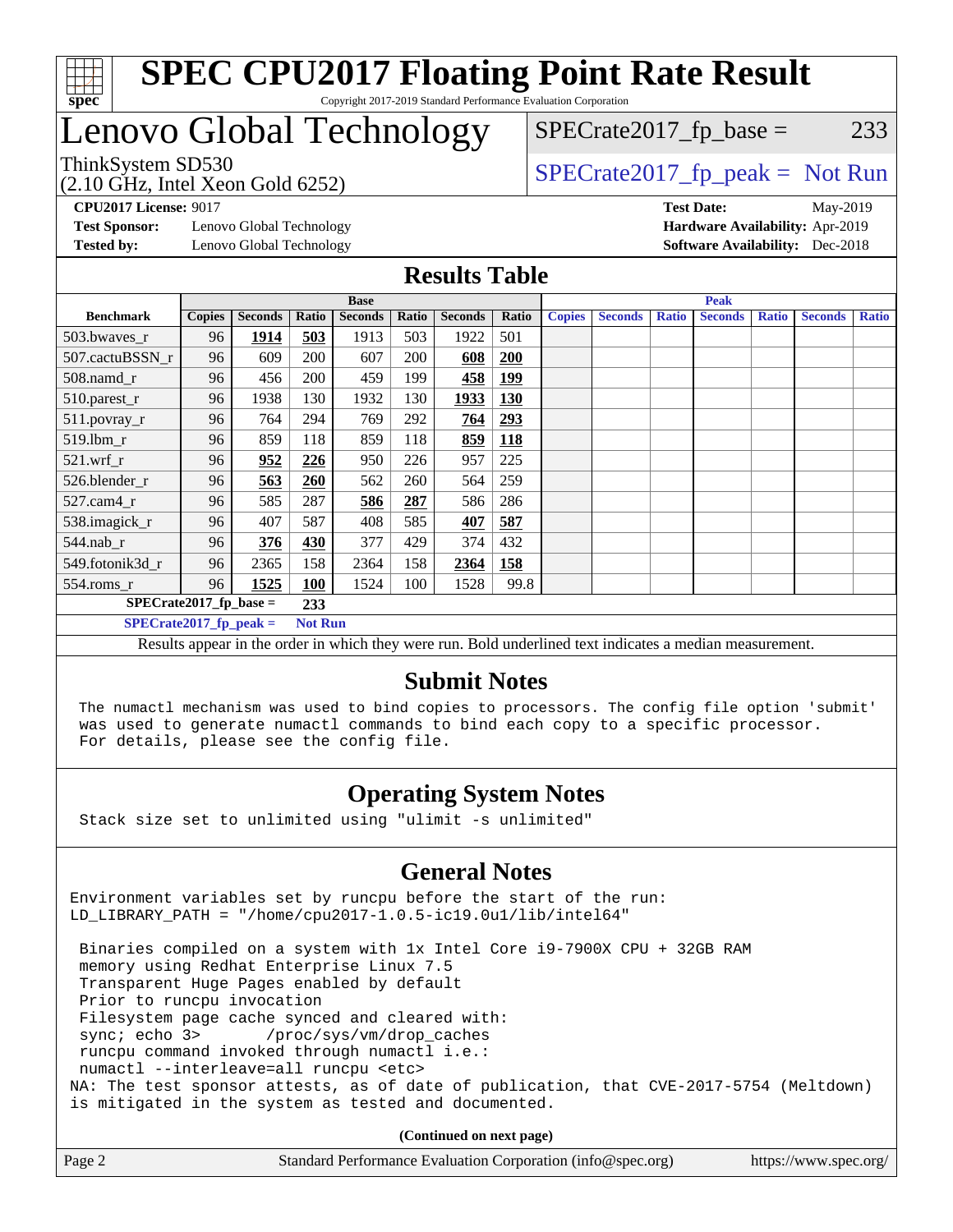

Lenovo Global Technology

ThinkSystem SD530  $SPECrate2017$  fp\_peak = Not Run  $SPECTate2017<sub>fr</sub> base = 233$ 

(2.10 GHz, Intel Xeon Gold 6252)

**[Test Sponsor:](http://www.spec.org/auto/cpu2017/Docs/result-fields.html#TestSponsor)** Lenovo Global Technology **[Hardware Availability:](http://www.spec.org/auto/cpu2017/Docs/result-fields.html#HardwareAvailability)** Apr-2019 **[Tested by:](http://www.spec.org/auto/cpu2017/Docs/result-fields.html#Testedby)** Lenovo Global Technology **[Software Availability:](http://www.spec.org/auto/cpu2017/Docs/result-fields.html#SoftwareAvailability)** Dec-2018

**[CPU2017 License:](http://www.spec.org/auto/cpu2017/Docs/result-fields.html#CPU2017License)** 9017 **[Test Date:](http://www.spec.org/auto/cpu2017/Docs/result-fields.html#TestDate)** May-2019

#### **[General Notes \(Continued\)](http://www.spec.org/auto/cpu2017/Docs/result-fields.html#GeneralNotes)**

Yes: The test sponsor attests, as of date of publication, that CVE-2017-5753 (Spectre variant 1) is mitigated in the system as tested and documented. Yes: The test sponsor attests, as of date of publication, that CVE-2017-5715 (Spectre variant 2) is mitigated in the system as tested and documented. Yes: The test sponsor attests, as of date of publication, that CVE-2018-3640 (Spectre variant 3a) is mitigated in the system as tested and documented. Yes: The test sponsor attests, as of date of publication, that CVE-2018-3639 (Spectre variant 4) is mitigated in the system as tested and documented.

### **[Platform Notes](http://www.spec.org/auto/cpu2017/Docs/result-fields.html#PlatformNotes)**

Page 3 Standard Performance Evaluation Corporation [\(info@spec.org\)](mailto:info@spec.org) <https://www.spec.org/> BIOS configuration: Choose Operating Mode set to Maximum Performance Choose Operating Mode set to Custom Mode Intel Virtualization Technology set to Disable MONITOR/MWAIT set to Enable SNC set to Enable Sysinfo program /home/cpu2017-1.0.5-ic19.0u1/bin/sysinfo Rev: r5974 of 2018-05-19 9bcde8f2999c33d61f64985e45859ea9 running on linux-9o25 Thu May 23 16:57:37 2019 SUT (System Under Test) info as seen by some common utilities. For more information on this section, see <https://www.spec.org/cpu2017/Docs/config.html#sysinfo> From /proc/cpuinfo model name : Intel(R) Xeon(R) Gold 6252 CPU @ 2.10GHz 2 "physical id"s (chips) 96 "processors" cores, siblings (Caution: counting these is hw and system dependent. The following excerpts from /proc/cpuinfo might not be reliable. Use with caution.) cpu cores : 24 siblings : 48 physical 0: cores 0 1 2 3 4 5 6 8 10 11 12 13 16 17 18 19 20 21 24 25 26 27 28 29 physical 1: cores 0 1 2 3 4 5 6 8 9 10 11 12 13 16 17 18 19 20 21 25 26 27 28 29 From lscpu: Architecture: x86\_64 CPU op-mode(s): 32-bit, 64-bit Byte Order: Little Endian CPU(s): 96 On-line CPU(s) list: 0-95 Thread(s) per core: 2 Core(s) per socket: 24 Socket(s): 2 NUMA node(s): 4 **(Continued on next page)**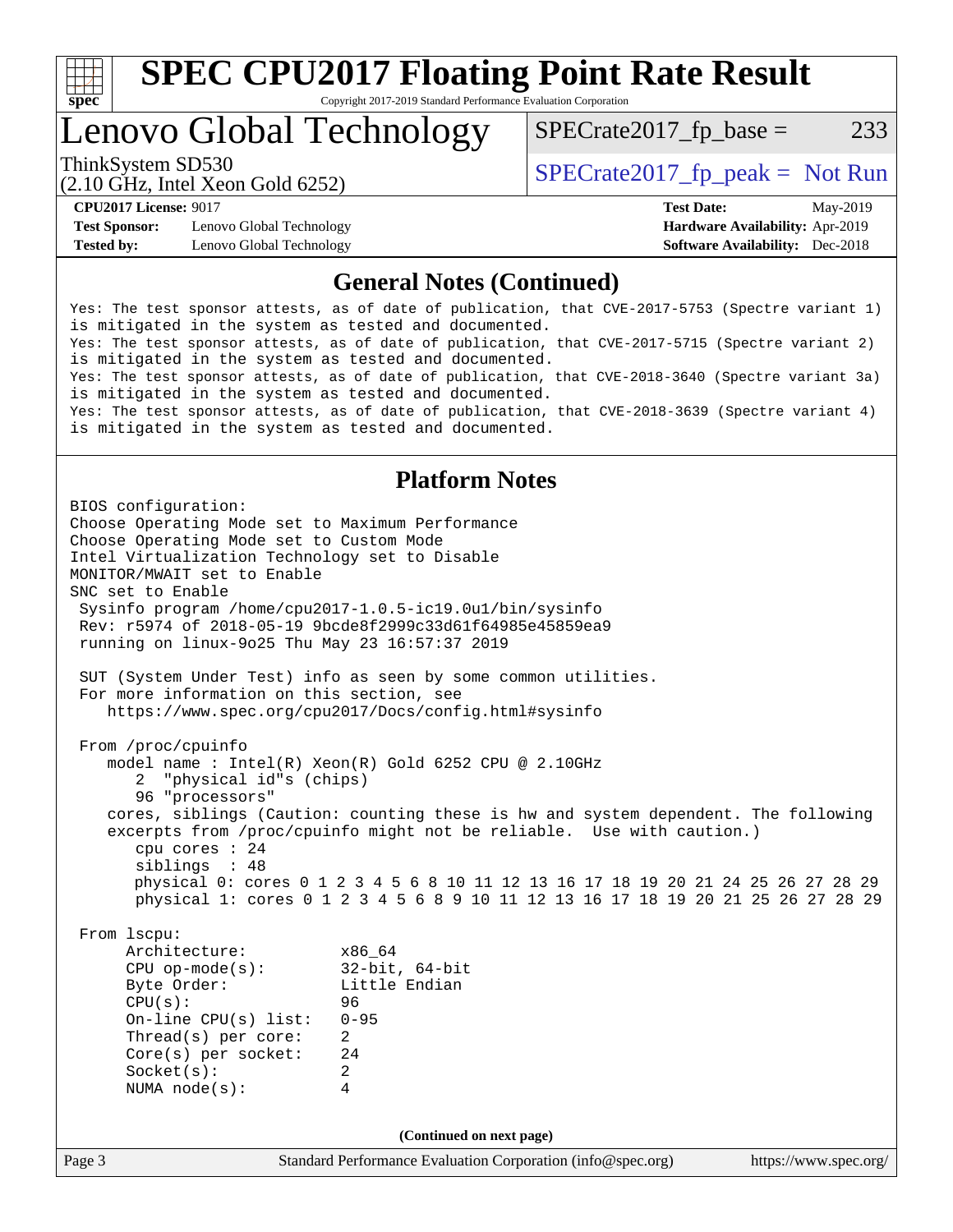

# **[SPEC CPU2017 Floating Point Rate Result](http://www.spec.org/auto/cpu2017/Docs/result-fields.html#SPECCPU2017FloatingPointRateResult)**

Copyright 2017-2019 Standard Performance Evaluation Corporation

Lenovo Global Technology

 $SPECTate2017_fp\_base = 233$ 

(2.10 GHz, Intel Xeon Gold 6252)

ThinkSystem SD530<br>  $(2.10 \text{ GHz})$  Intel Xeon Gold 6252)

**[CPU2017 License:](http://www.spec.org/auto/cpu2017/Docs/result-fields.html#CPU2017License)** 9017 **[Test Date:](http://www.spec.org/auto/cpu2017/Docs/result-fields.html#TestDate)** May-2019

**[Test Sponsor:](http://www.spec.org/auto/cpu2017/Docs/result-fields.html#TestSponsor)** Lenovo Global Technology **[Hardware Availability:](http://www.spec.org/auto/cpu2017/Docs/result-fields.html#HardwareAvailability)** Apr-2019 **[Tested by:](http://www.spec.org/auto/cpu2017/Docs/result-fields.html#Testedby)** Lenovo Global Technology **[Software Availability:](http://www.spec.org/auto/cpu2017/Docs/result-fields.html#SoftwareAvailability)** Dec-2018

**[Platform Notes \(Continued\)](http://www.spec.org/auto/cpu2017/Docs/result-fields.html#PlatformNotes)**

| $\blacksquare$ introduit 1,0000 (Continued)                                          |                                                                                      |  |  |  |  |  |
|--------------------------------------------------------------------------------------|--------------------------------------------------------------------------------------|--|--|--|--|--|
| Vendor ID:<br>GenuineIntel                                                           |                                                                                      |  |  |  |  |  |
| CPU family:                                                                          | 6                                                                                    |  |  |  |  |  |
| Model:                                                                               | 85                                                                                   |  |  |  |  |  |
| Model name:                                                                          | $Intel(R) Xeon(R) Gold 6252 CPU @ 2.10GHz$                                           |  |  |  |  |  |
| Stepping:                                                                            | 6                                                                                    |  |  |  |  |  |
| CPU MHz:                                                                             | 2100.000                                                                             |  |  |  |  |  |
| $CPU$ $max$ $MHz$ :                                                                  | 3700.0000                                                                            |  |  |  |  |  |
| CPU min MHz:                                                                         | 1000.0000                                                                            |  |  |  |  |  |
| BogoMIPS:                                                                            | 4200.00                                                                              |  |  |  |  |  |
| Virtualization:                                                                      | $VT - x$                                                                             |  |  |  |  |  |
| L1d cache:                                                                           | 32K                                                                                  |  |  |  |  |  |
| Lli cache:                                                                           | 32K                                                                                  |  |  |  |  |  |
| $L2$ cache:                                                                          | 1024K                                                                                |  |  |  |  |  |
| L3 cache:                                                                            | 36608K                                                                               |  |  |  |  |  |
| NUMA $node0$ $CPU(s)$ :                                                              | $0-3, 7, 8, 12-14, 18-20, 48-51, 55, 56, 60-62, 66-68$                               |  |  |  |  |  |
| NUMA $node1$ $CPU(s)$ :                                                              | $4-6, 9-11, 15-17, 21-23, 52-54, 57-59, 63-65, 69-71$                                |  |  |  |  |  |
| NUMA $node2$ $CPU(s):$                                                               | 24-27, 31-33, 37-39, 43, 44, 72-75, 79-81, 85-87, 91, 92                             |  |  |  |  |  |
| NUMA node3 CPU(s):                                                                   | 28-30, 34-36, 40-42, 45-47, 76-78, 82-84, 88-90, 93-95                               |  |  |  |  |  |
| Flags:                                                                               | fpu vme de pse tsc msr pae mce cx8 apic sep mtrr pge mca cmov                        |  |  |  |  |  |
|                                                                                      | pat pse36 clflush dts acpi mmx fxsr sse sse2 ss ht tm pbe syscall nx pdpelgb rdtscp  |  |  |  |  |  |
|                                                                                      | lm constant_tsc art arch_perfmon pebs bts rep_good nopl xtopology nonstop_tsc cpuid  |  |  |  |  |  |
|                                                                                      | aperfmperf pni pclmulqdq dtes64 monitor ds_cpl vmx smx est tm2 ssse3 sdbg fma cx16   |  |  |  |  |  |
|                                                                                      | xtpr pdcm pcid dca sse4_1 sse4_2 x2apic movbe popcnt tsc_deadline_timer aes xsave    |  |  |  |  |  |
|                                                                                      | avx f16c rdrand lahf_lm abm 3dnowprefetch cpuid_fault epb cat_13 cdp_13              |  |  |  |  |  |
|                                                                                      | invpcid_single ssbd mba ibrs ibpb stibp tpr_shadow vnmi flexpriority ept vpid        |  |  |  |  |  |
|                                                                                      | fsgsbase tsc_adjust bmil hle avx2 smep bmi2 erms invpcid rtm cqm mpx rdt_a avx512f   |  |  |  |  |  |
|                                                                                      | avx512dq rdseed adx smap clflushopt clwb intel_pt avx512cd avx512bw avx512vl         |  |  |  |  |  |
|                                                                                      | xsaveopt xsavec xgetbvl xsaves cqm_llc cqm_occup_llc cqm_mbm_total cqm_mbm_local     |  |  |  |  |  |
|                                                                                      | dtherm ida arat pln pts pku ospke avx512_vnni flush_lld arch_capabilities            |  |  |  |  |  |
|                                                                                      |                                                                                      |  |  |  |  |  |
| /proc/cpuinfo cache data                                                             |                                                                                      |  |  |  |  |  |
| cache size $: 36608$ KB                                                              |                                                                                      |  |  |  |  |  |
|                                                                                      |                                                                                      |  |  |  |  |  |
| From numactl --hardware WARNING: a numactl 'node' might or might not correspond to a |                                                                                      |  |  |  |  |  |
| physical chip.                                                                       |                                                                                      |  |  |  |  |  |
| $available: 4 nodes (0-3)$                                                           |                                                                                      |  |  |  |  |  |
|                                                                                      | node 0 cpus: 0 1 2 3 7 8 12 13 14 18 19 20 48 49 50 51 55 56 60 61 62 66 67 68       |  |  |  |  |  |
| node 0 size: 47971 MB                                                                |                                                                                      |  |  |  |  |  |
| node 0 free: 47496 MB                                                                |                                                                                      |  |  |  |  |  |
|                                                                                      | node 1 cpus: 4 5 6 9 10 11 15 16 17 21 22 23 52 53 54 57 58 59 63 64 65 69 70 71     |  |  |  |  |  |
| node 1 size: 48369 MB                                                                |                                                                                      |  |  |  |  |  |
| node 1 free: 48040 MB                                                                |                                                                                      |  |  |  |  |  |
|                                                                                      | node 2 cpus: 24 25 26 27 31 32 33 37 38 39 43 44 72 73 74 75 79 80 81 85 86 87 91 92 |  |  |  |  |  |
| node 2 size: 48340 MB                                                                |                                                                                      |  |  |  |  |  |
| node 2 free: 48009 MB                                                                |                                                                                      |  |  |  |  |  |
|                                                                                      | node 3 cpus: 28 29 30 34 35 36 40 41 42 45 46 47 76 77 78 82 83 84 88 89 90 93 94 95 |  |  |  |  |  |
| node 3 size: 48366 MB                                                                |                                                                                      |  |  |  |  |  |
|                                                                                      |                                                                                      |  |  |  |  |  |
|                                                                                      |                                                                                      |  |  |  |  |  |
| (Continued on next page)                                                             |                                                                                      |  |  |  |  |  |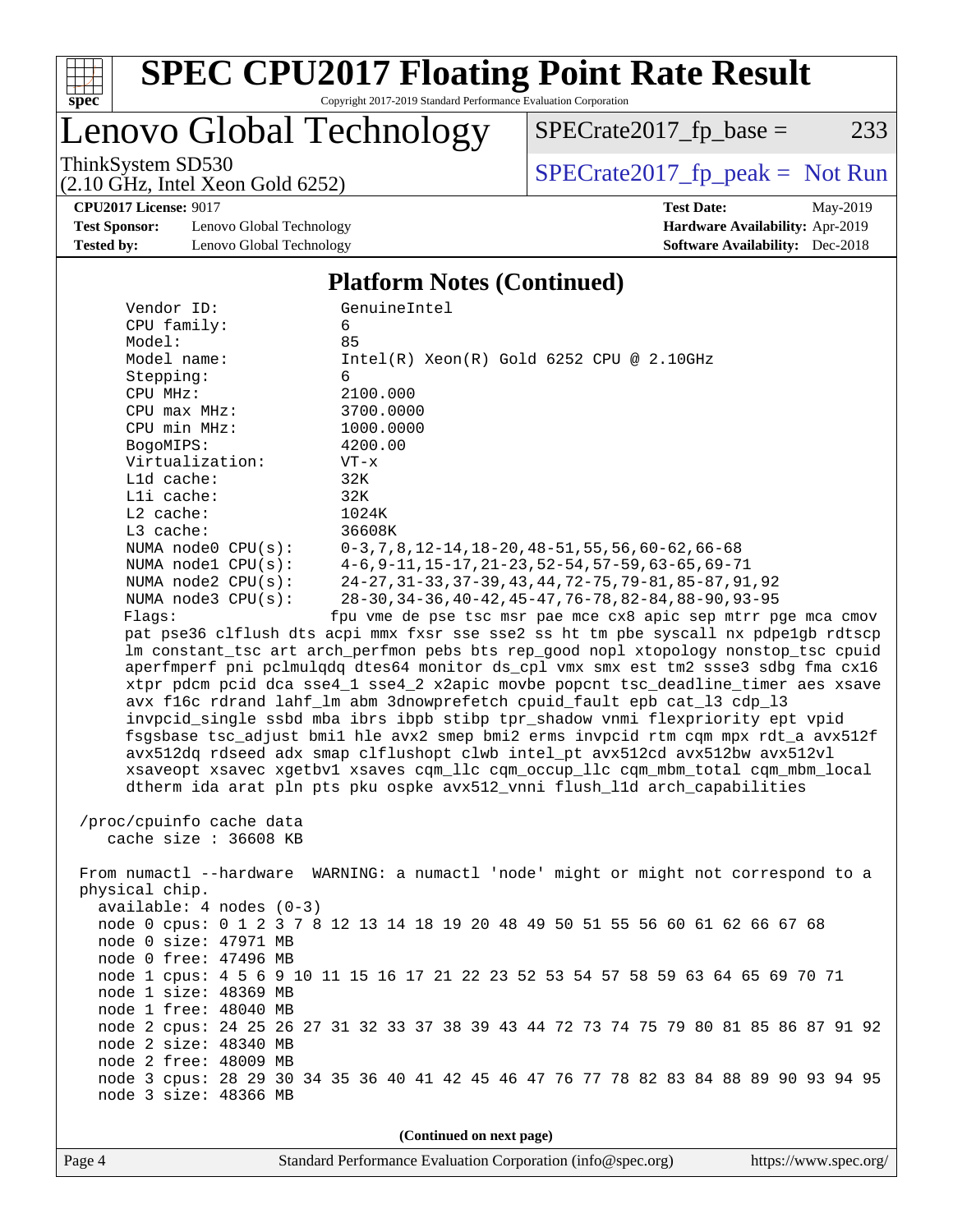| <b>SPEC CPU2017 Floating Point Rate Result</b><br>Copyright 2017-2019 Standard Performance Evaluation Corporation<br>spec <sup>®</sup>                                                                                                                                                                                                                                                                                                                                                                                                                                                                                                                                                                                                                                                                                                                                                                                                                                                                                                                                                                                                                                                                                                                                                                                                                                                                                                                                                                                                                     |                                                                                                            |
|------------------------------------------------------------------------------------------------------------------------------------------------------------------------------------------------------------------------------------------------------------------------------------------------------------------------------------------------------------------------------------------------------------------------------------------------------------------------------------------------------------------------------------------------------------------------------------------------------------------------------------------------------------------------------------------------------------------------------------------------------------------------------------------------------------------------------------------------------------------------------------------------------------------------------------------------------------------------------------------------------------------------------------------------------------------------------------------------------------------------------------------------------------------------------------------------------------------------------------------------------------------------------------------------------------------------------------------------------------------------------------------------------------------------------------------------------------------------------------------------------------------------------------------------------------|------------------------------------------------------------------------------------------------------------|
| Lenovo Global Technology                                                                                                                                                                                                                                                                                                                                                                                                                                                                                                                                                                                                                                                                                                                                                                                                                                                                                                                                                                                                                                                                                                                                                                                                                                                                                                                                                                                                                                                                                                                                   | $SPECrate2017_fp\_base =$<br>233                                                                           |
| ThinkSystem SD530<br>$(2.10 \text{ GHz}, \text{Intel Xeon Gold } 6252)$                                                                                                                                                                                                                                                                                                                                                                                                                                                                                                                                                                                                                                                                                                                                                                                                                                                                                                                                                                                                                                                                                                                                                                                                                                                                                                                                                                                                                                                                                    | $SPECrate2017_fp\_peak = Not Run$                                                                          |
| <b>CPU2017 License: 9017</b><br><b>Test Sponsor:</b><br>Lenovo Global Technology<br><b>Tested by:</b><br>Lenovo Global Technology                                                                                                                                                                                                                                                                                                                                                                                                                                                                                                                                                                                                                                                                                                                                                                                                                                                                                                                                                                                                                                                                                                                                                                                                                                                                                                                                                                                                                          | <b>Test Date:</b><br>May-2019<br>Hardware Availability: Apr-2019<br><b>Software Availability:</b> Dec-2018 |
| <b>Platform Notes (Continued)</b>                                                                                                                                                                                                                                                                                                                                                                                                                                                                                                                                                                                                                                                                                                                                                                                                                                                                                                                                                                                                                                                                                                                                                                                                                                                                                                                                                                                                                                                                                                                          |                                                                                                            |
| node 3 free: 48110 MB<br>node distances:<br>node<br>$\overline{0}$<br>$\mathbf{1}$<br>3<br>2<br>0:<br>11<br>21<br>21<br>10<br>1: 11 10<br>21<br>21<br>2:<br>21 21<br>10<br>11<br>$\overline{3}$ :<br>21<br>21<br>11<br>10<br>From /proc/meminfo<br>MemTotal:<br>197680572 kB<br>HugePages_Total:<br>0<br>Hugepagesize:<br>2048 kB<br>From /etc/*release* /etc/*version*<br>SuSE-release:<br>SUSE Linux Enterprise Server 12 (x86_64)<br>$VERSION = 12$<br>$PATCHLEVEL = 4$<br># This file is deprecated and will be removed in a future service pack or release.<br># Please check /etc/os-release for details about this release.<br>os-release:<br>NAME="SLES"<br>VERSION="12-SP4"<br>VERSION ID="12.4"<br>PRETTY_NAME="SUSE Linux Enterprise Server 12 SP4"<br>ID="sles"<br>ANSI_COLOR="0;32"<br>$CPE\_NAME = "cpe://o:suse: sles:12:sp4"$<br>uname $-a$ :<br>Linux linux-9025 4.12.14-94.41-default #1 SMP Wed Oct 31 12:25:04 UTC 2018 (3090901)<br>x86_64 x86_64 x86_64 GNU/Linux<br>Kernel self-reported vulnerability status:<br>CVE-2017-5754 (Meltdown):<br>Not affected<br>CVE-2017-5753 (Spectre variant 1): Mitigation: __user pointer sanitization<br>CVE-2017-5715 (Spectre variant 2): Mitigation: Indirect Branch Restricted Speculation,<br>IBPB, IBRS_FW<br>run-level 3 May 23 16:53<br>SPEC is set to: /home/cpu2017-1.0.5-ic19.0u1<br>Type Size Used Avail Use% Mounted on<br>Filesystem<br>/dev/sda3<br>xfs<br>744G<br>35G 709G<br>$5\%$ /<br>Additional information from dmidecode follows. WARNING: Use caution when you interpret |                                                                                                            |
| (Continued on next page)                                                                                                                                                                                                                                                                                                                                                                                                                                                                                                                                                                                                                                                                                                                                                                                                                                                                                                                                                                                                                                                                                                                                                                                                                                                                                                                                                                                                                                                                                                                                   |                                                                                                            |
| Standard Performance Evaluation Corporation (info@spec.org)<br>Page 5                                                                                                                                                                                                                                                                                                                                                                                                                                                                                                                                                                                                                                                                                                                                                                                                                                                                                                                                                                                                                                                                                                                                                                                                                                                                                                                                                                                                                                                                                      | https://www.spec.org/                                                                                      |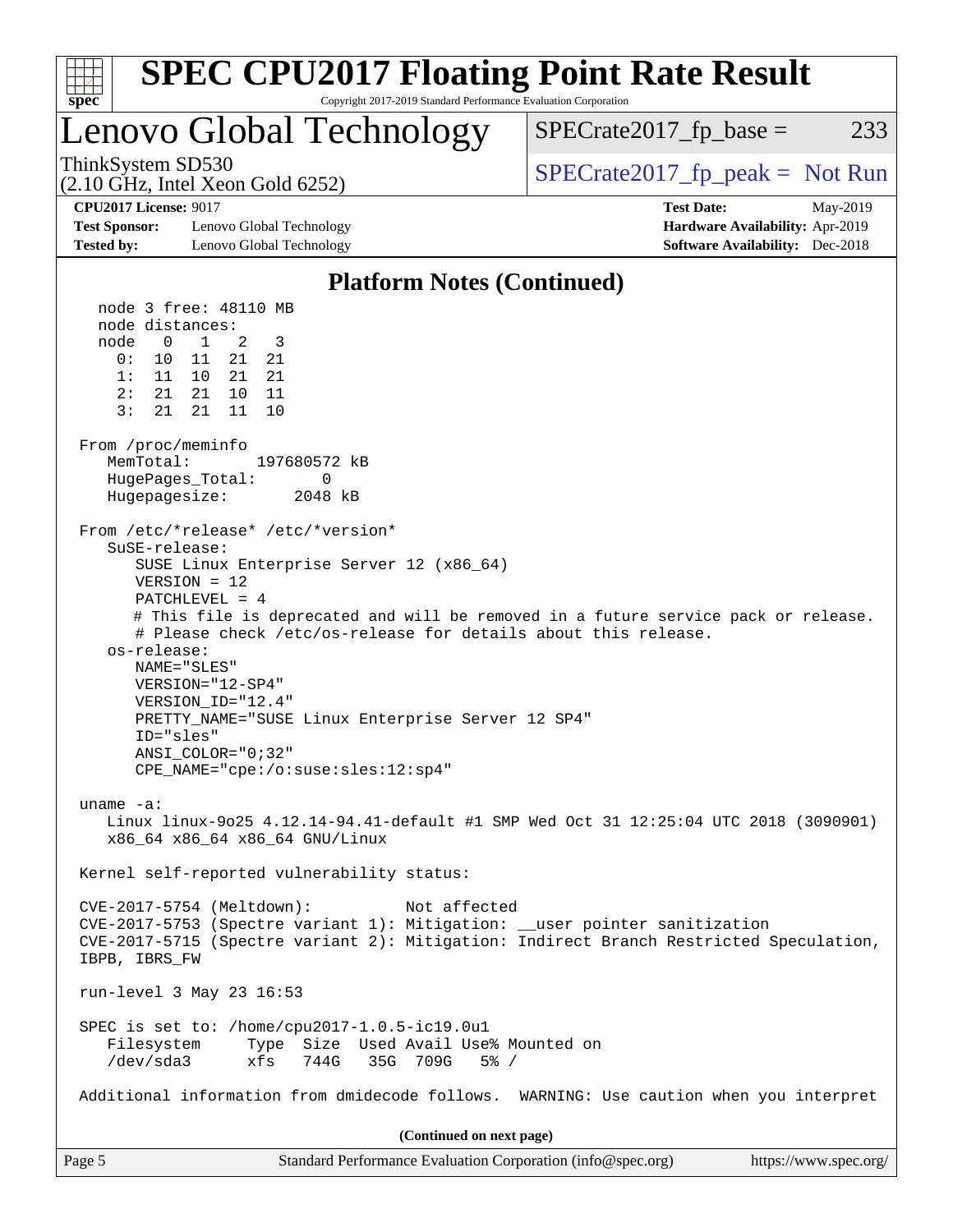

# **[SPEC CPU2017 Floating Point Rate Result](http://www.spec.org/auto/cpu2017/Docs/result-fields.html#SPECCPU2017FloatingPointRateResult)**

Copyright 2017-2019 Standard Performance Evaluation Corporation

### Lenovo Global Technology

ThinkSystem SD530  $SPECrate2017_fp\_peak = Not Run$ 

 $SPECTate2017_fp\_base = 233$ 

(2.10 GHz, Intel Xeon Gold 6252)

**[Test Sponsor:](http://www.spec.org/auto/cpu2017/Docs/result-fields.html#TestSponsor)** Lenovo Global Technology **[Hardware Availability:](http://www.spec.org/auto/cpu2017/Docs/result-fields.html#HardwareAvailability)** Apr-2019 **[Tested by:](http://www.spec.org/auto/cpu2017/Docs/result-fields.html#Testedby)** Lenovo Global Technology **[Software Availability:](http://www.spec.org/auto/cpu2017/Docs/result-fields.html#SoftwareAvailability)** Dec-2018

**[CPU2017 License:](http://www.spec.org/auto/cpu2017/Docs/result-fields.html#CPU2017License)** 9017 **[Test Date:](http://www.spec.org/auto/cpu2017/Docs/result-fields.html#TestDate)** May-2019

#### **[Platform Notes \(Continued\)](http://www.spec.org/auto/cpu2017/Docs/result-fields.html#PlatformNotes)**

 this section. The 'dmidecode' program reads system data which is "intended to allow hardware to be accurately determined", but the intent may not be met, as there are frequent changes to hardware, firmware, and the "DMTF SMBIOS" standard. BIOS Lenovo -[TEE135R-2.10]- 02/26/2019 Memory: 4x NO DIMM NO DIMM

12x Samsung M393A2K43CB2-CVF 16 GB 2 rank 2933

(End of data from sysinfo program)

#### **[Compiler Version Notes](http://www.spec.org/auto/cpu2017/Docs/result-fields.html#CompilerVersionNotes)**

| Standard Performance Evaluation Corporation (info@spec.org)<br>Page 6                                                                                                                                                                                          | https://www.spec.org/ |
|----------------------------------------------------------------------------------------------------------------------------------------------------------------------------------------------------------------------------------------------------------------|-----------------------|
| (Continued on next page)                                                                                                                                                                                                                                       |                       |
| Intel(R) C++ Intel(R) 64 Compiler for applications running on Intel(R) 64,<br>Version 19.0.1.144 Build 20181018<br>Copyright (C) 1985-2018 Intel Corporation. All rights reserved.<br>Intel(R) C Intel(R) 64 Compiler for applications running on Intel(R) 64, |                       |
| FC 507.cactuBSSN r(base)                                                                                                                                                                                                                                       |                       |
| Copyright (C) 1985-2018 Intel Corporation. All rights reserved.                                                                                                                                                                                                |                       |
| Copyright (C) 1985-2018 Intel Corporation. All rights reserved.<br>Intel(R) C Intel(R) 64 Compiler for applications running on Intel(R) 64,<br>Version 19.0.1.144 Build 20181018                                                                               |                       |
| Intel(R) C++ Intel(R) 64 Compiler for applications running on Intel(R) 64,<br>Version 19.0.1.144 Build 20181018                                                                                                                                                |                       |
| $CC$ 511.povray $r(base)$ 526.blender $r(base)$                                                                                                                                                                                                                |                       |
|                                                                                                                                                                                                                                                                |                       |
| Version 19.0.1.144 Build 20181018<br>Copyright (C) 1985-2018 Intel Corporation. All rights reserved.                                                                                                                                                           |                       |
| Intel(R) C++ Intel(R) 64 Compiler for applications running on Intel(R) 64,                                                                                                                                                                                     |                       |
| $CXXC 508.namd_r(base) 510.parest_r(base)$                                                                                                                                                                                                                     |                       |
|                                                                                                                                                                                                                                                                |                       |
| Copyright (C) 1985-2018 Intel Corporation. All rights reserved.                                                                                                                                                                                                |                       |
| Intel(R) C Intel(R) 64 Compiler for applications running on Intel(R) 64,<br>Version 19.0.1.144 Build 20181018                                                                                                                                                  |                       |
| $CC$ 519.1bm_ $r(base)$ 538.imagick_ $r(base)$ 544.nab_ $r(base)$                                                                                                                                                                                              |                       |
|                                                                                                                                                                                                                                                                |                       |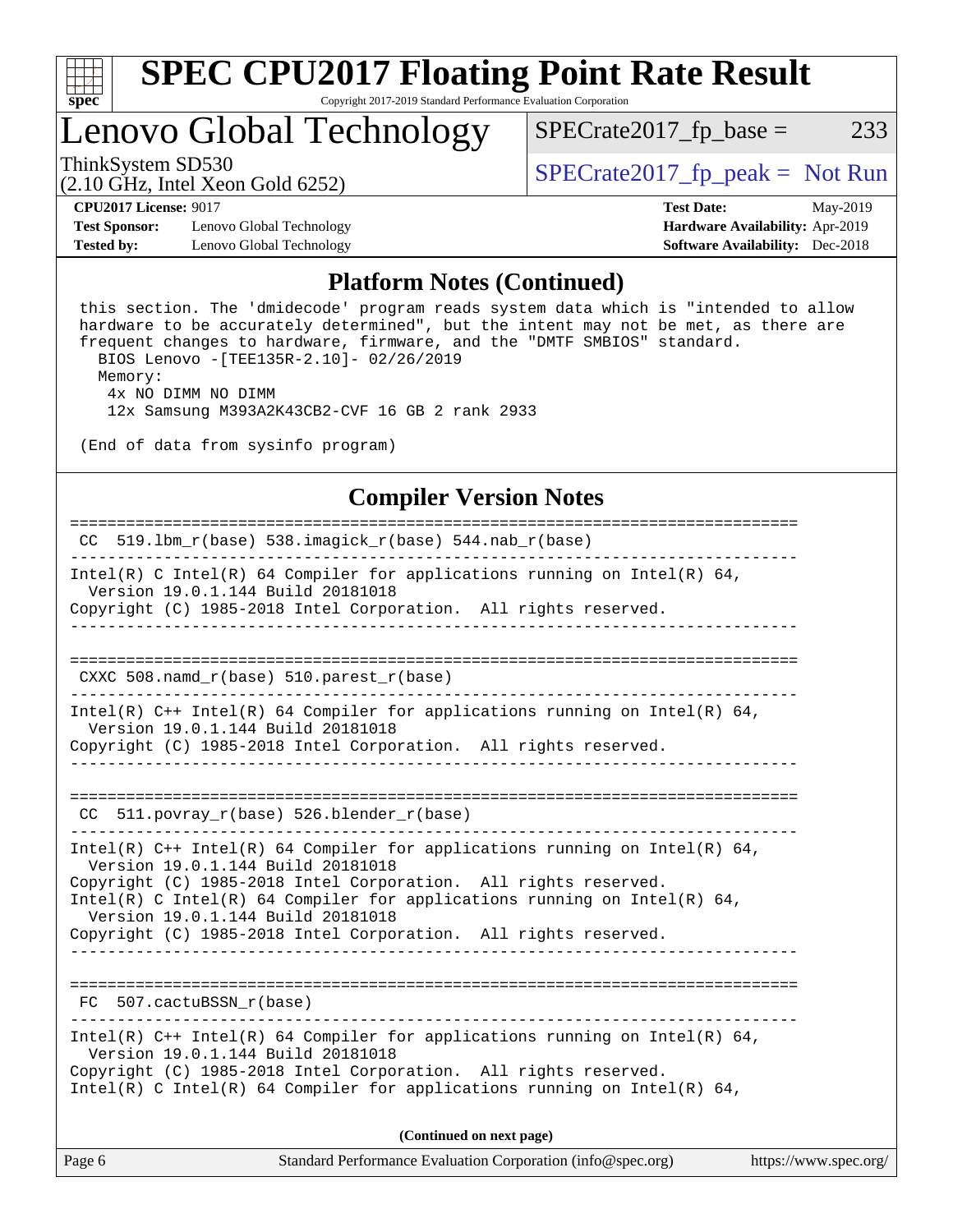| S<br>ne<br>÷ |  |  |  |  |  |  |
|--------------|--|--|--|--|--|--|

## Lenovo Global Technology

ThinkSystem SD530<br>  $\begin{array}{r} \text{SPECrate2017\_fp\_peak = Not Run} \\ \text{SPECrate2017\_fp\_peak = Not Run} \end{array}$ 

 $SPECTate2017_fp\_base = 233$ 

#### (2.10 GHz, Intel Xeon Gold 6252)

**[CPU2017 License:](http://www.spec.org/auto/cpu2017/Docs/result-fields.html#CPU2017License)** 9017 **[Test Date:](http://www.spec.org/auto/cpu2017/Docs/result-fields.html#TestDate)** May-2019 **[Test Sponsor:](http://www.spec.org/auto/cpu2017/Docs/result-fields.html#TestSponsor)** Lenovo Global Technology **[Hardware Availability:](http://www.spec.org/auto/cpu2017/Docs/result-fields.html#HardwareAvailability)** Apr-2019 **[Tested by:](http://www.spec.org/auto/cpu2017/Docs/result-fields.html#Testedby)** Lenovo Global Technology **[Software Availability:](http://www.spec.org/auto/cpu2017/Docs/result-fields.html#SoftwareAvailability)** Dec-2018

#### [Compiler Version Notes \(Continued\)](http://www.spec.org/auto/cpu2017/Docs/result-fields.html#CompilerVersionNotes)

| Complict version twics (Commuca)                                                                                                                                                                                                                                                                                                                                           |
|----------------------------------------------------------------------------------------------------------------------------------------------------------------------------------------------------------------------------------------------------------------------------------------------------------------------------------------------------------------------------|
| Version 19.0.1.144 Build 20181018<br>Copyright (C) 1985-2018 Intel Corporation. All rights reserved.<br>$Intel(R)$ Fortran Intel(R) 64 Compiler for applications running on Intel(R)<br>64, Version 19.0.1.144 Build 20181018                                                                                                                                              |
| Copyright (C) 1985-2018 Intel Corporation. All rights reserved.                                                                                                                                                                                                                                                                                                            |
| FC 503.bwaves $r(base)$ 549.fotonik3d $r(base)$ 554.roms $r(base)$                                                                                                                                                                                                                                                                                                         |
| Intel(R) Fortran Intel(R) 64 Compiler for applications running on Intel(R)<br>64, Version 19.0.1.144 Build 20181018<br>Copyright (C) 1985-2018 Intel Corporation. All rights reserved.                                                                                                                                                                                     |
| CC $521.$ wrf r(base) 527.cam4 r(base)                                                                                                                                                                                                                                                                                                                                     |
| Intel(R) Fortran Intel(R) 64 Compiler for applications running on Intel(R)<br>64, Version 19.0.1.144 Build 20181018<br>Copyright (C) 1985-2018 Intel Corporation. All rights reserved.<br>Intel(R) C Intel(R) 64 Compiler for applications running on Intel(R) 64,<br>Version 19.0.1.144 Build 20181018<br>Copyright (C) 1985-2018 Intel Corporation. All rights reserved. |
|                                                                                                                                                                                                                                                                                                                                                                            |

### **[Base Compiler Invocation](http://www.spec.org/auto/cpu2017/Docs/result-fields.html#BaseCompilerInvocation)**

[C benchmarks](http://www.spec.org/auto/cpu2017/Docs/result-fields.html#Cbenchmarks): [icc -m64 -std=c11](http://www.spec.org/cpu2017/results/res2019q2/cpu2017-20190527-14820.flags.html#user_CCbase_intel_icc_64bit_c11_33ee0cdaae7deeeab2a9725423ba97205ce30f63b9926c2519791662299b76a0318f32ddfffdc46587804de3178b4f9328c46fa7c2b0cd779d7a61945c91cd35)

[C++ benchmarks:](http://www.spec.org/auto/cpu2017/Docs/result-fields.html#CXXbenchmarks) [icpc -m64](http://www.spec.org/cpu2017/results/res2019q2/cpu2017-20190527-14820.flags.html#user_CXXbase_intel_icpc_64bit_4ecb2543ae3f1412ef961e0650ca070fec7b7afdcd6ed48761b84423119d1bf6bdf5cad15b44d48e7256388bc77273b966e5eb805aefd121eb22e9299b2ec9d9)

[Fortran benchmarks](http://www.spec.org/auto/cpu2017/Docs/result-fields.html#Fortranbenchmarks): [ifort -m64](http://www.spec.org/cpu2017/results/res2019q2/cpu2017-20190527-14820.flags.html#user_FCbase_intel_ifort_64bit_24f2bb282fbaeffd6157abe4f878425411749daecae9a33200eee2bee2fe76f3b89351d69a8130dd5949958ce389cf37ff59a95e7a40d588e8d3a57e0c3fd751)

[Benchmarks using both Fortran and C](http://www.spec.org/auto/cpu2017/Docs/result-fields.html#BenchmarksusingbothFortranandC): [ifort -m64](http://www.spec.org/cpu2017/results/res2019q2/cpu2017-20190527-14820.flags.html#user_CC_FCbase_intel_ifort_64bit_24f2bb282fbaeffd6157abe4f878425411749daecae9a33200eee2bee2fe76f3b89351d69a8130dd5949958ce389cf37ff59a95e7a40d588e8d3a57e0c3fd751) [icc -m64 -std=c11](http://www.spec.org/cpu2017/results/res2019q2/cpu2017-20190527-14820.flags.html#user_CC_FCbase_intel_icc_64bit_c11_33ee0cdaae7deeeab2a9725423ba97205ce30f63b9926c2519791662299b76a0318f32ddfffdc46587804de3178b4f9328c46fa7c2b0cd779d7a61945c91cd35)

[Benchmarks using both C and C++](http://www.spec.org/auto/cpu2017/Docs/result-fields.html#BenchmarksusingbothCandCXX): [icpc -m64](http://www.spec.org/cpu2017/results/res2019q2/cpu2017-20190527-14820.flags.html#user_CC_CXXbase_intel_icpc_64bit_4ecb2543ae3f1412ef961e0650ca070fec7b7afdcd6ed48761b84423119d1bf6bdf5cad15b44d48e7256388bc77273b966e5eb805aefd121eb22e9299b2ec9d9) [icc -m64 -std=c11](http://www.spec.org/cpu2017/results/res2019q2/cpu2017-20190527-14820.flags.html#user_CC_CXXbase_intel_icc_64bit_c11_33ee0cdaae7deeeab2a9725423ba97205ce30f63b9926c2519791662299b76a0318f32ddfffdc46587804de3178b4f9328c46fa7c2b0cd779d7a61945c91cd35)

[Benchmarks using Fortran, C, and C++:](http://www.spec.org/auto/cpu2017/Docs/result-fields.html#BenchmarksusingFortranCandCXX) [icpc -m64](http://www.spec.org/cpu2017/results/res2019q2/cpu2017-20190527-14820.flags.html#user_CC_CXX_FCbase_intel_icpc_64bit_4ecb2543ae3f1412ef961e0650ca070fec7b7afdcd6ed48761b84423119d1bf6bdf5cad15b44d48e7256388bc77273b966e5eb805aefd121eb22e9299b2ec9d9) [icc -m64 -std=c11](http://www.spec.org/cpu2017/results/res2019q2/cpu2017-20190527-14820.flags.html#user_CC_CXX_FCbase_intel_icc_64bit_c11_33ee0cdaae7deeeab2a9725423ba97205ce30f63b9926c2519791662299b76a0318f32ddfffdc46587804de3178b4f9328c46fa7c2b0cd779d7a61945c91cd35) [ifort -m64](http://www.spec.org/cpu2017/results/res2019q2/cpu2017-20190527-14820.flags.html#user_CC_CXX_FCbase_intel_ifort_64bit_24f2bb282fbaeffd6157abe4f878425411749daecae9a33200eee2bee2fe76f3b89351d69a8130dd5949958ce389cf37ff59a95e7a40d588e8d3a57e0c3fd751)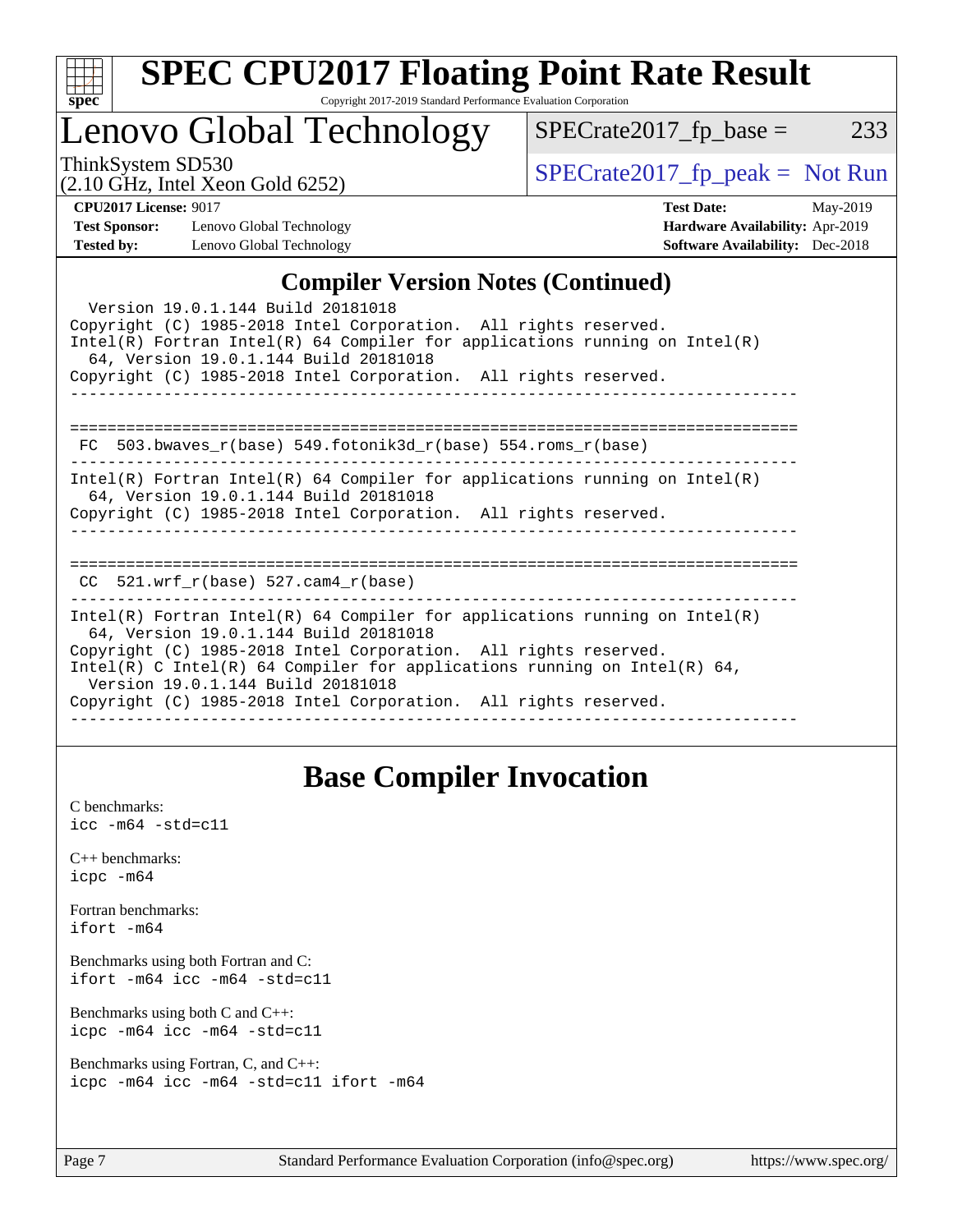

### Lenovo Global Technology

(2.10 GHz, Intel Xeon Gold 6252)

**[Test Sponsor:](http://www.spec.org/auto/cpu2017/Docs/result-fields.html#TestSponsor)** Lenovo Global Technology **[Hardware Availability:](http://www.spec.org/auto/cpu2017/Docs/result-fields.html#HardwareAvailability)** Apr-2019 **[Tested by:](http://www.spec.org/auto/cpu2017/Docs/result-fields.html#Testedby)** Lenovo Global Technology **[Software Availability:](http://www.spec.org/auto/cpu2017/Docs/result-fields.html#SoftwareAvailability)** Dec-2018

ThinkSystem SD530  $SPECrate2017$ \_fp\_peak = Not Run

 $SPECTate2017<sub>fr</sub> base = 233$ 

**[CPU2017 License:](http://www.spec.org/auto/cpu2017/Docs/result-fields.html#CPU2017License)** 9017 **[Test Date:](http://www.spec.org/auto/cpu2017/Docs/result-fields.html#TestDate)** May-2019

### **[Base Portability Flags](http://www.spec.org/auto/cpu2017/Docs/result-fields.html#BasePortabilityFlags)**

 503.bwaves\_r: [-DSPEC\\_LP64](http://www.spec.org/cpu2017/results/res2019q2/cpu2017-20190527-14820.flags.html#suite_basePORTABILITY503_bwaves_r_DSPEC_LP64) 507.cactuBSSN\_r: [-DSPEC\\_LP64](http://www.spec.org/cpu2017/results/res2019q2/cpu2017-20190527-14820.flags.html#suite_basePORTABILITY507_cactuBSSN_r_DSPEC_LP64) 508.namd\_r: [-DSPEC\\_LP64](http://www.spec.org/cpu2017/results/res2019q2/cpu2017-20190527-14820.flags.html#suite_basePORTABILITY508_namd_r_DSPEC_LP64) 510.parest\_r: [-DSPEC\\_LP64](http://www.spec.org/cpu2017/results/res2019q2/cpu2017-20190527-14820.flags.html#suite_basePORTABILITY510_parest_r_DSPEC_LP64) 511.povray\_r: [-DSPEC\\_LP64](http://www.spec.org/cpu2017/results/res2019q2/cpu2017-20190527-14820.flags.html#suite_basePORTABILITY511_povray_r_DSPEC_LP64) 519.lbm\_r: [-DSPEC\\_LP64](http://www.spec.org/cpu2017/results/res2019q2/cpu2017-20190527-14820.flags.html#suite_basePORTABILITY519_lbm_r_DSPEC_LP64) 521.wrf\_r: [-DSPEC\\_LP64](http://www.spec.org/cpu2017/results/res2019q2/cpu2017-20190527-14820.flags.html#suite_basePORTABILITY521_wrf_r_DSPEC_LP64) [-DSPEC\\_CASE\\_FLAG](http://www.spec.org/cpu2017/results/res2019q2/cpu2017-20190527-14820.flags.html#b521.wrf_r_baseCPORTABILITY_DSPEC_CASE_FLAG) [-convert big\\_endian](http://www.spec.org/cpu2017/results/res2019q2/cpu2017-20190527-14820.flags.html#user_baseFPORTABILITY521_wrf_r_convert_big_endian_c3194028bc08c63ac5d04de18c48ce6d347e4e562e8892b8bdbdc0214820426deb8554edfa529a3fb25a586e65a3d812c835984020483e7e73212c4d31a38223) 526.blender\_r: [-DSPEC\\_LP64](http://www.spec.org/cpu2017/results/res2019q2/cpu2017-20190527-14820.flags.html#suite_basePORTABILITY526_blender_r_DSPEC_LP64) [-DSPEC\\_LINUX](http://www.spec.org/cpu2017/results/res2019q2/cpu2017-20190527-14820.flags.html#b526.blender_r_baseCPORTABILITY_DSPEC_LINUX) [-funsigned-char](http://www.spec.org/cpu2017/results/res2019q2/cpu2017-20190527-14820.flags.html#user_baseCPORTABILITY526_blender_r_force_uchar_40c60f00ab013830e2dd6774aeded3ff59883ba5a1fc5fc14077f794d777847726e2a5858cbc7672e36e1b067e7e5c1d9a74f7176df07886a243d7cc18edfe67) 527.cam4\_r: [-DSPEC\\_LP64](http://www.spec.org/cpu2017/results/res2019q2/cpu2017-20190527-14820.flags.html#suite_basePORTABILITY527_cam4_r_DSPEC_LP64) [-DSPEC\\_CASE\\_FLAG](http://www.spec.org/cpu2017/results/res2019q2/cpu2017-20190527-14820.flags.html#b527.cam4_r_baseCPORTABILITY_DSPEC_CASE_FLAG) 538.imagick\_r: [-DSPEC\\_LP64](http://www.spec.org/cpu2017/results/res2019q2/cpu2017-20190527-14820.flags.html#suite_basePORTABILITY538_imagick_r_DSPEC_LP64) 544.nab\_r: [-DSPEC\\_LP64](http://www.spec.org/cpu2017/results/res2019q2/cpu2017-20190527-14820.flags.html#suite_basePORTABILITY544_nab_r_DSPEC_LP64) 549.fotonik3d\_r: [-DSPEC\\_LP64](http://www.spec.org/cpu2017/results/res2019q2/cpu2017-20190527-14820.flags.html#suite_basePORTABILITY549_fotonik3d_r_DSPEC_LP64) 554.roms\_r: [-DSPEC\\_LP64](http://www.spec.org/cpu2017/results/res2019q2/cpu2017-20190527-14820.flags.html#suite_basePORTABILITY554_roms_r_DSPEC_LP64)

**[Base Optimization Flags](http://www.spec.org/auto/cpu2017/Docs/result-fields.html#BaseOptimizationFlags)**

[C benchmarks](http://www.spec.org/auto/cpu2017/Docs/result-fields.html#Cbenchmarks):

[-xCORE-AVX512](http://www.spec.org/cpu2017/results/res2019q2/cpu2017-20190527-14820.flags.html#user_CCbase_f-xCORE-AVX512) [-ipo](http://www.spec.org/cpu2017/results/res2019q2/cpu2017-20190527-14820.flags.html#user_CCbase_f-ipo) [-O3](http://www.spec.org/cpu2017/results/res2019q2/cpu2017-20190527-14820.flags.html#user_CCbase_f-O3) [-no-prec-div](http://www.spec.org/cpu2017/results/res2019q2/cpu2017-20190527-14820.flags.html#user_CCbase_f-no-prec-div) [-qopt-prefetch](http://www.spec.org/cpu2017/results/res2019q2/cpu2017-20190527-14820.flags.html#user_CCbase_f-qopt-prefetch) [-ffinite-math-only](http://www.spec.org/cpu2017/results/res2019q2/cpu2017-20190527-14820.flags.html#user_CCbase_f_finite_math_only_cb91587bd2077682c4b38af759c288ed7c732db004271a9512da14a4f8007909a5f1427ecbf1a0fb78ff2a814402c6114ac565ca162485bbcae155b5e4258871) [-qopt-mem-layout-trans=4](http://www.spec.org/cpu2017/results/res2019q2/cpu2017-20190527-14820.flags.html#user_CCbase_f-qopt-mem-layout-trans_fa39e755916c150a61361b7846f310bcdf6f04e385ef281cadf3647acec3f0ae266d1a1d22d972a7087a248fd4e6ca390a3634700869573d231a252c784941a8)

[C++ benchmarks:](http://www.spec.org/auto/cpu2017/Docs/result-fields.html#CXXbenchmarks)

[-xCORE-AVX512](http://www.spec.org/cpu2017/results/res2019q2/cpu2017-20190527-14820.flags.html#user_CXXbase_f-xCORE-AVX512) [-ipo](http://www.spec.org/cpu2017/results/res2019q2/cpu2017-20190527-14820.flags.html#user_CXXbase_f-ipo) [-O3](http://www.spec.org/cpu2017/results/res2019q2/cpu2017-20190527-14820.flags.html#user_CXXbase_f-O3) [-no-prec-div](http://www.spec.org/cpu2017/results/res2019q2/cpu2017-20190527-14820.flags.html#user_CXXbase_f-no-prec-div) [-qopt-prefetch](http://www.spec.org/cpu2017/results/res2019q2/cpu2017-20190527-14820.flags.html#user_CXXbase_f-qopt-prefetch) [-ffinite-math-only](http://www.spec.org/cpu2017/results/res2019q2/cpu2017-20190527-14820.flags.html#user_CXXbase_f_finite_math_only_cb91587bd2077682c4b38af759c288ed7c732db004271a9512da14a4f8007909a5f1427ecbf1a0fb78ff2a814402c6114ac565ca162485bbcae155b5e4258871) [-qopt-mem-layout-trans=4](http://www.spec.org/cpu2017/results/res2019q2/cpu2017-20190527-14820.flags.html#user_CXXbase_f-qopt-mem-layout-trans_fa39e755916c150a61361b7846f310bcdf6f04e385ef281cadf3647acec3f0ae266d1a1d22d972a7087a248fd4e6ca390a3634700869573d231a252c784941a8)

[Fortran benchmarks](http://www.spec.org/auto/cpu2017/Docs/result-fields.html#Fortranbenchmarks):

```
-xCORE-AVX512 -ipo -O3 -no-prec-div -qopt-prefetch
-ffinite-math-only -qopt-mem-layout-trans=4 -auto
-nostandard-realloc-lhs -align array32byte
```
[Benchmarks using both Fortran and C](http://www.spec.org/auto/cpu2017/Docs/result-fields.html#BenchmarksusingbothFortranandC):

```
-xCORE-AVX512 -ipo -O3 -no-prec-div -qopt-prefetch
-ffinite-math-only -qopt-mem-layout-trans=4 -auto
-nostandard-realloc-lhs -align array32byte
```
[Benchmarks using both C and C++](http://www.spec.org/auto/cpu2017/Docs/result-fields.html#BenchmarksusingbothCandCXX):

[-xCORE-AVX512](http://www.spec.org/cpu2017/results/res2019q2/cpu2017-20190527-14820.flags.html#user_CC_CXXbase_f-xCORE-AVX512) [-ipo](http://www.spec.org/cpu2017/results/res2019q2/cpu2017-20190527-14820.flags.html#user_CC_CXXbase_f-ipo) [-O3](http://www.spec.org/cpu2017/results/res2019q2/cpu2017-20190527-14820.flags.html#user_CC_CXXbase_f-O3) [-no-prec-div](http://www.spec.org/cpu2017/results/res2019q2/cpu2017-20190527-14820.flags.html#user_CC_CXXbase_f-no-prec-div) [-qopt-prefetch](http://www.spec.org/cpu2017/results/res2019q2/cpu2017-20190527-14820.flags.html#user_CC_CXXbase_f-qopt-prefetch) [-ffinite-math-only](http://www.spec.org/cpu2017/results/res2019q2/cpu2017-20190527-14820.flags.html#user_CC_CXXbase_f_finite_math_only_cb91587bd2077682c4b38af759c288ed7c732db004271a9512da14a4f8007909a5f1427ecbf1a0fb78ff2a814402c6114ac565ca162485bbcae155b5e4258871) [-qopt-mem-layout-trans=4](http://www.spec.org/cpu2017/results/res2019q2/cpu2017-20190527-14820.flags.html#user_CC_CXXbase_f-qopt-mem-layout-trans_fa39e755916c150a61361b7846f310bcdf6f04e385ef281cadf3647acec3f0ae266d1a1d22d972a7087a248fd4e6ca390a3634700869573d231a252c784941a8)

[Benchmarks using Fortran, C, and C++:](http://www.spec.org/auto/cpu2017/Docs/result-fields.html#BenchmarksusingFortranCandCXX)

```
-xCORE-AVX512 -ipo -O3 -no-prec-div -qopt-prefetch
-ffinite-math-only -qopt-mem-layout-trans=4 -auto
-nostandard-realloc-lhs -align array32byte
```